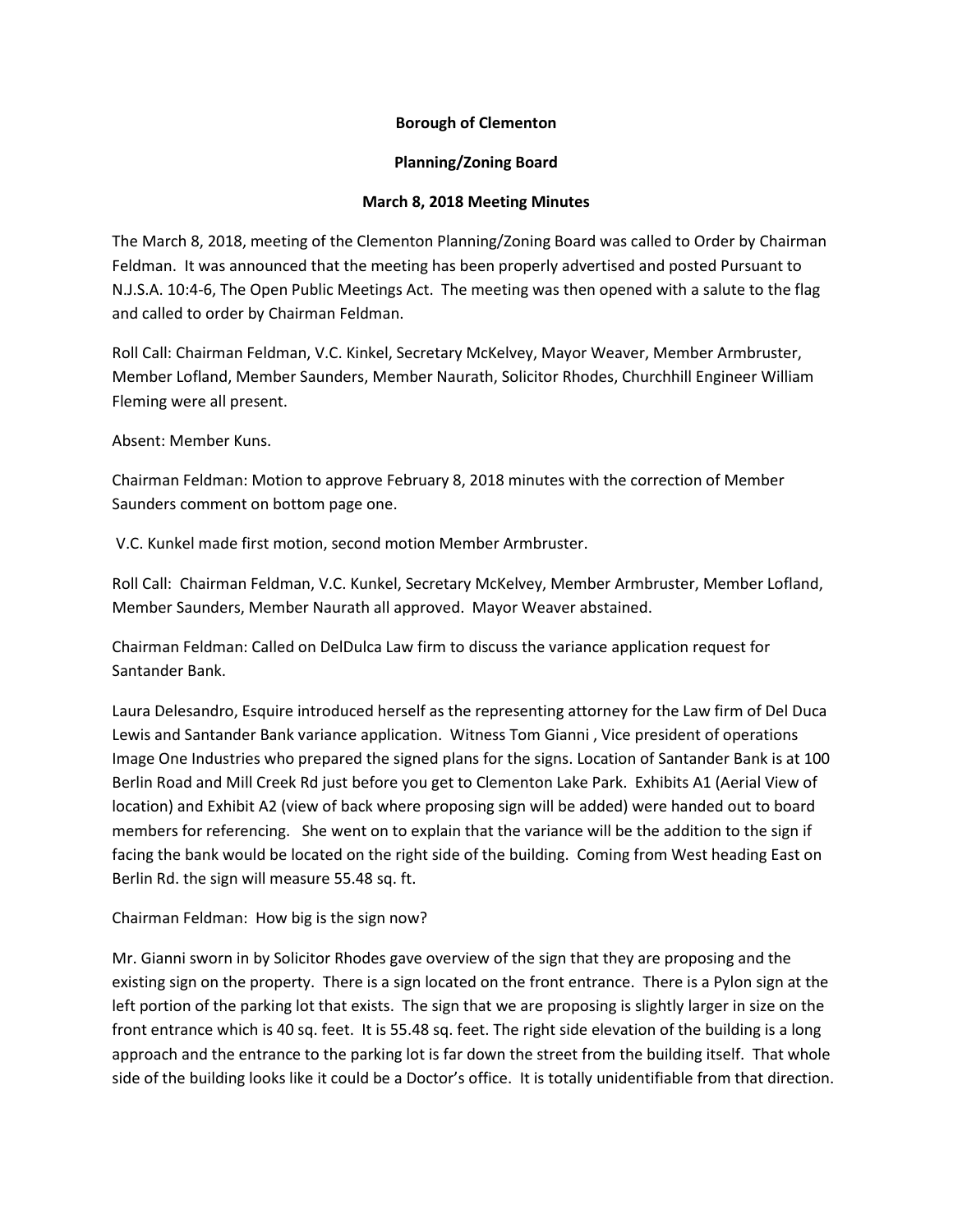It is crying out for a sign. The sign we are proposing is a LED design no building alterations are needed. People will recognize the building as a bank.

Chairman Feldman: I am looking at the picture with the sign. Frankly that size looks sufficient. What makes you think that the size would not be sufficient for the proposed new sign?

Mr. Gianni: I do think the size is sufficient for the sign. It fits perfectly on the building and the building looks like it was make for that sign.

Solicitor Rhodes: I think what the chairman was asking was why 56 instead of 40 square feet.

V.C. Kunkel: Is the front sign 40 square feet?

Mr. Gianni: The front sign Is 3 foot 4X12, so I would put it about 40 square feet.

Attorney Delessandro: Would you agree that the larger size would contribute to getting more patrons to come to the bank when coming up Berlin Road the distance they have to make that safe turn into the parking lot then entrance on the other side?

Mr. Gianni: Absolutely. The sign over the front entrance just identifies the entrance of the site. It has no real approach or recognized ability from a motorist's point of view. Where the side sign will have clear identification of what the building is. Coming from the opposite direction you will have the pylon sign which will also contributes to the direction. The trees that you can see from the picture A2 you can't identify the site by the pylon from that direction. The building will benefit greatly from the sign on the building.

Chairman Feldman: Wasn't there some mention of the pylon sign on the original application?

Attorney Delessandro: Was it re-facing a directional sign? N we are not asking for a variance for that we are just going to reface the sign.

Chairman Feldman: Are there any other questions or comments? Mr. Fleming? Solicitor Rhodes any questions?

Bill Fleming: Yes I am ok with this.

Solicitor Rhodes: Just a review for the board. The applicant is applying for two variances. The first has to do with the ordinance allowing only one façade sign per business structure building. The second has to do with the size permitting only 40 square feet for a façade sign. The applicant is asking for a 56 square foot sign. The justification for that is that the entrance way to the parking lot precedes the building making it difficult for a passing motorist to see it and have time to turn into the driveway. A larger sign will enhance the ability to the traveling motorist. The sign also fits the architectural confines of the building as indicated on exhibit A2.

Chairman Feldman: That just about sums it up.

V.C. Kunkel: Is that sign going to be lite the same time as the other one is?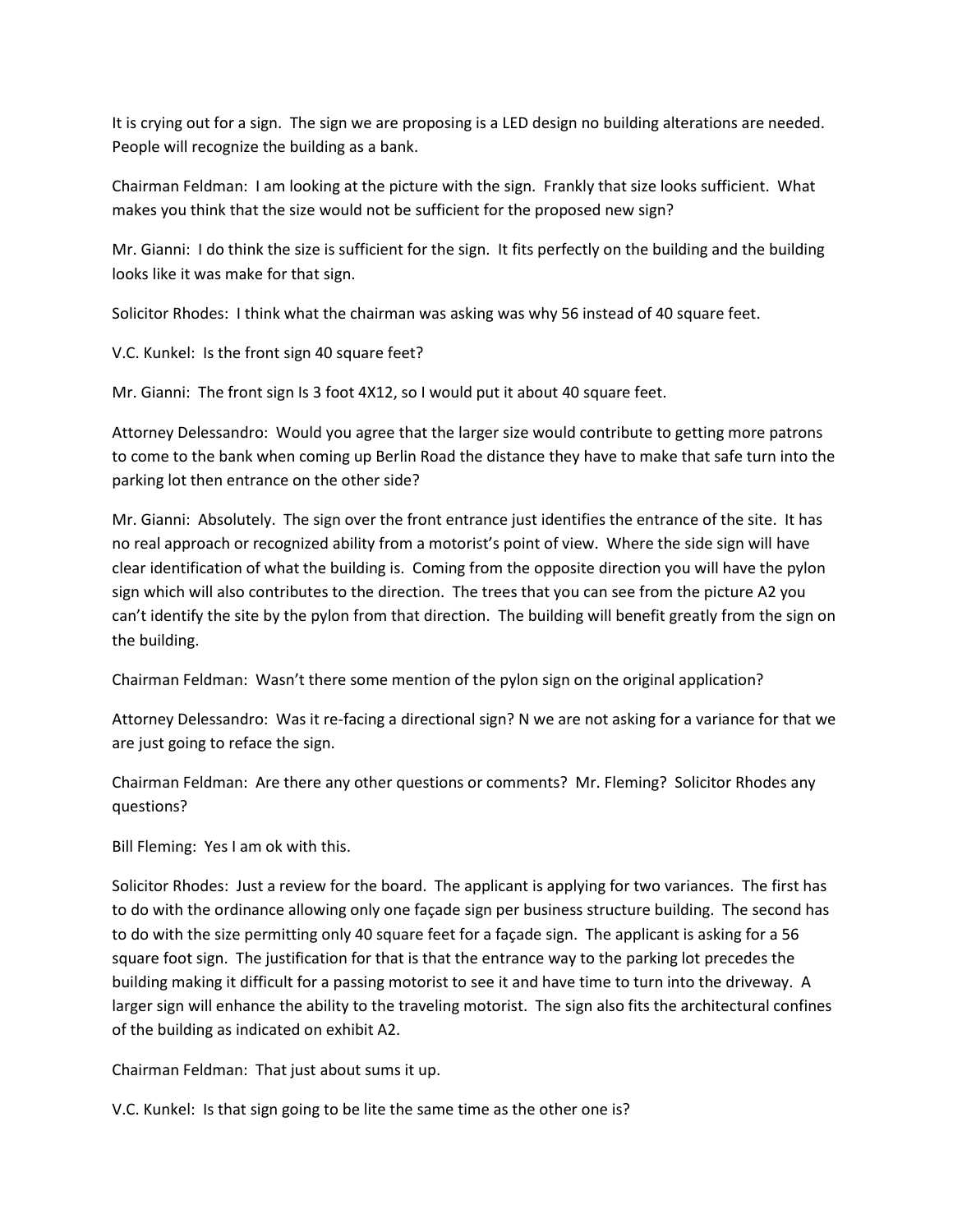Mr. Gianni: Yes it will.

Chairman Feldman: May I have a motion to approve?

V.C. Kunkel made first motion to approve. Second motion made by secretary McKelvey.

Roll Call: Chairman Feldman, V.C. Kunkel, Secretary McKelvey, Mayor Weaver, Member Lofland, Member Saunders, Member Naurath all voted to approve. Member Armbruster Abstained.

Chairman Feldman: Are there any other comments?

Member Armbruster: The Mayor has meet with a gentleman proposing a new use for the extension building on Ohio Ave. He would like to purchase it from the county and turn it into 55 and older apartments. Possibly putting in a second floor and creating 16 units. My thought it is not zoned for that use. It will have to come before this board. Currently it is designated for re development single family homes. That would allow up to 6 homes on that property. Anything other than that, they would have to come before this board for approval. It would put the property back on the tax roles as it is not currently on the tax roles in county or building. The question is how would the residents feel about apartments? What would be the effect on the values of their home? Over all is that a good use for that area? I asked the proposed buyer if he had done any other buildings like this in a residential area or not. He said no he has done them on main streets mostly. He has done one similar in Merchantville. I am just making the board aware as the county is looking for feedback. The extension service has been out of this building for about 10 years. The county is eager to sell the property. I approached them when I was Mayor and they were asking close to \$400,000. In November I approached Dominick Vesper. This building has issues as far as EPA. In 5 to 10 years this building has to be vacated and we would have to rehouse the Borough. I asked what the sale price for the extension building would be if we were to relocate and the price was \$100,000.

Member Saunders: Did you talk to the builder at length about that? Is it something they were going to go up high rise with?

Member Armbruster: He just said he would like to put a second story on the building.

Member Saunders: Will they extend the size of the building?

Member Armbruster refers to pictures of current buildings he has done in other towns. He added that they were only going to extend the building to two stories.

Member Saunders: Same footprint. That goes back to Silver Lake Drive.

Member Armbruster: Yes, it is a fairly large piece of property irregular shaped.

V.C. Kunkel: Would they have enough parking for that?